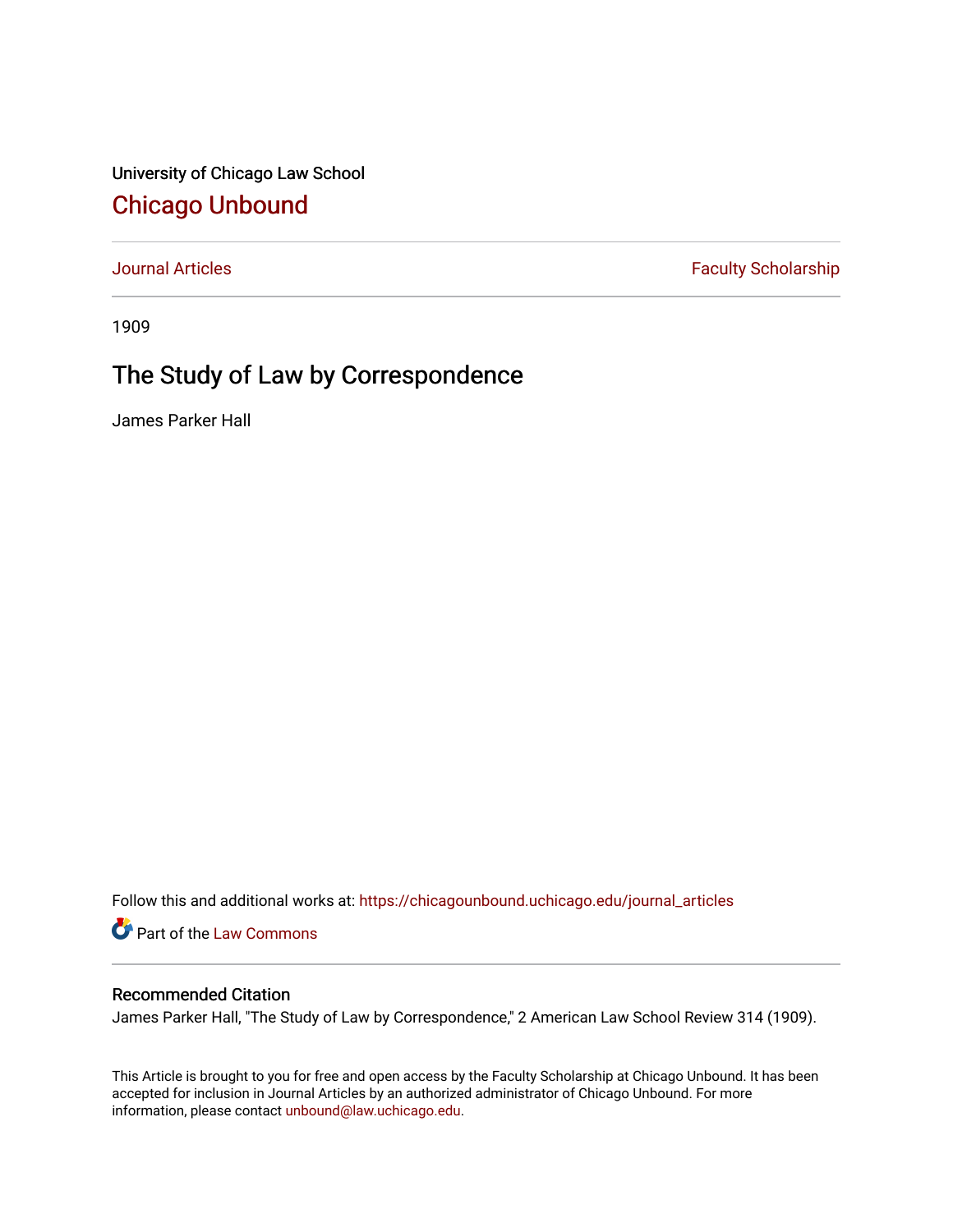In New York graduates of coileges and universities are admitted to the bar examinations after two years of law study. That time is entirely too short, and the answer papers of the two-year men demonstrate it. We do not approve of the one-year discrimination in favor of college graduates over those who are not, and the results of the examinations afford no reason for the same. Public opinion will not consent that the pe. riod of law study of noncollege graduates be raised to four years, in order that the collegiates may be compelled to study for three years, or in aid of three-year law school courses. We are confronted with a condition, and not a theory. Two years of law study is too short for any person, and as we cannot get four years for nongraduates we advocate the abolition of the discrimination against them, and think that all alike should he compelled to study law not less than three years. We are not quarreling with any theories predicated on the greater age and mental activity and receptivity of college graduates. We contend that two years of law study is not sufficient properly to qualify any person for the bar.

There should be an entire separation of the law school and the state in the matter of admission to the bar, and no attempt should be made to conform state rules in relation thereto to the business or educational interests of the law schools.

We think that the Standard Rules should contain among others the following conditions:

(a) That every candidate for admission to the bar should be a citizen of the United States.

**(b)** That he should have at least a high school education or its equivalent, as defined by state educational authority, before he begins the study of the law.

(c) That no candidate should be admitted to the bar examinations unless he had studied law in the prescribed manner for not less than three years, two of which must be spent in good and regular attendance upon, and the successful completion of, the prescribed course of study at a proper law school, and one year in the service of a bona fide clerkship in the law office of a practicing attorney in the state.

**(d)** That law schools whose time is allowable under the rules should meet the requirements heretofore stated and as set forth in the rules regulating admission to the bar in New York.

(e) That no candidate be certified for admission who does not successfully pass a special examination In pleading, practice, and evidence.

(f) That each applicant for admission be required to state in the affidavit filed by him on his application that he has read the Canons of Professional Ethics adopted in the state, or in lieu thereof those adopted by the American Bar Association, and has faithfully endeavored to make himself acquainted with the same, and that he will endeavor to conform his professional conduct thereto, and that the examiners be requested to examine on said Canons of Professional Ethics all applicants applying to it for admission to the bar, and that the faculties of all law schools within the state be requested to teach the subject of professional ethics.

If the law hopes to maintain its ancient supremacy as the first and the learned profession it has a task before it. We are not pessimistic; but it is fast losing its prestige by reason of the adoption by medicine and other professions of higher educational and professional requirements for entrance thereto, and the consequent inflow to the bar of those who cannot aspire to medicine or the other regulated professions, and who find the law cheap and easy.

Admission to the bar should for many obvious reasons represent some cost, as well as sacrifice in time, service, and study.

We believe that proper rules regulating admission to the bar, honestly enforced and containing the conditions above set forth, will commend themselves to the people as well as to the profession, be of great public service, tend to elevate the standards of education and morality at the bar, restore to It Its primacy, and be a monument to the intelligent section of the American Bar Association which formulated them and aided in their adoption.

JAMES PARKER HALL, Dean of University of Chicago Law School, followed Judge Danaher with a paper entitled "THE STUDY OF LAW BY CORRESPONDENCE." Mr. Hall said **:**

During the past twenty years correspondence study of all kinds has increased in this country by leaps and bounds. Long regarded with suspicion by institutions of higher education, correspondence courses are now offered in a large number of subjects by several prominent American universities, and a much larger number of students are enrolled in private correspondence schools. A great variety of subjects are taught in this way, many of them very. well taught indeed. The work appeals to a class of students whose attitude toward their education can scarcely be improved. They are earnest, ambitious, hard-working men and women, more mature in years than the average college student, and vastly more mature in the sober experiences and responsibilities of life. They labor under the handicap, for the most part, of devoting their best energies to something else before they can find time for their study; but their eagerness to make the most of their opportunities does much to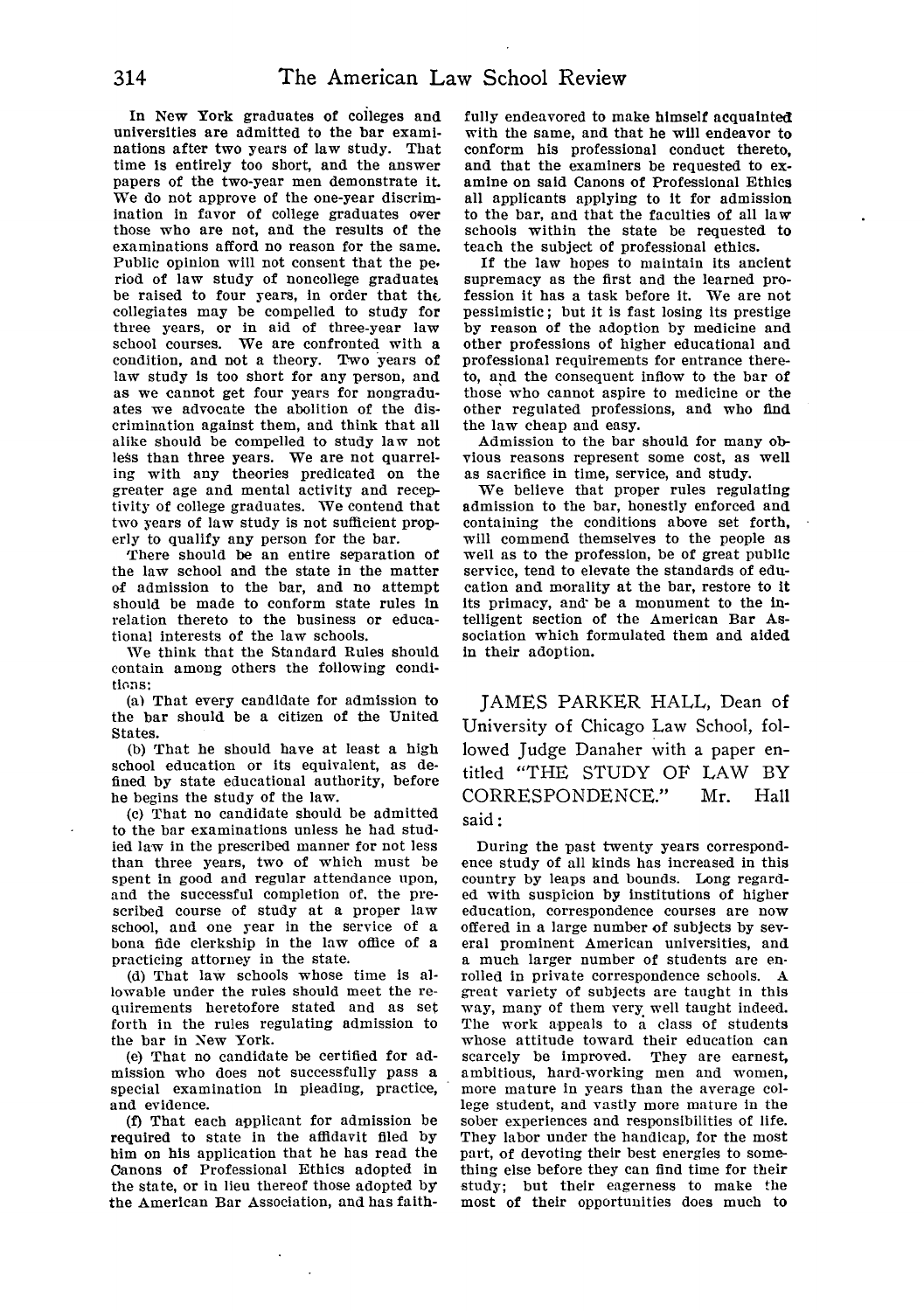offset this. Students who have done academic work **by** correspondence at the University of Chicago, and, with this to their credit, have entered the University and pursued resident work, have, on the average, done better in such resident work than have students who have entered the University with advanced standing from other approved colleges. This may not be interpreted, of course, to mean that correspondence work is superior to resident work, for undeniably the very best students are those who have spent the full time in residence; but it indicates the superior diligence and enthusiasm of the correspondence student.

The genuine value of much of the work done by correspondence is beyond successful dispute. The imagination is inspired by the possibilities of work of this character, open to any one of sufficient preliminary education and a little leisure, and reaching thousands who may never hope to attend resident schools after they can earn their own living. One would be glad to believe that home study could open all the doors of opportunity; but unhappily this is not true. As with many other ideas of genuine merit, the principle of correspondence study has been exploited for gain in fields where it Is of little value. People are told that they can learn to draw cartoons, that they can learn to write advertisements, that they can learn to sell real estate, and that they can become lawyers-all **by** mail. They are not told that they can become doctors and dentists and pharmacists in this way, because our states some years ago decided that it was unwise to intrust the bodies of their citizens to practitioners not trained In appropriate professional schools. Some day they will regard men's property and rights as worthy of similar protection. Until then correspondence schools of law and of -pianoplaying will flourish.

Correspondence law schools direct their appeal to two classes of persons: (1) Those who wish to acquire some knowledge of law for purposes of business or of general information; and (2) those who wish to become practicing lawyers. Concerning the first class I have nothing to say, except that frequently the books required to be bought are not well adapted to their ostensible purpose. As regards the correspondence study of law, conducted under the representation that this is an adequate method of preparing for practice, one can only say that it is a fraud, quite comparable with the bogus claims of many patent medicines and get-rich-quick schemes. One or two correspondence schools state that their work is not intended as a substitute for that of a resident law school, and that they offer It only to students who cannot possibly attend the latter. This position can be criticised only in so far as it leads prospective students to believe that correspondence work is an adequate, although inferior, method of preparing for the bar. Most correspondence schools, however, make no such modest claims. I quote a paragraph from the circular letter sent to Inquiring students by one of the most pretentious of these schools:

"Combining, as we do, the most able faculty, together with the best series of textbooks ever written, we believe that we are fully justified in our claim that the instructions issued by this institute are far superior to those offered by any other correspondence school, and the equal of any of the larger resident law schools."

It appears that the able faculty, as well as the text-books, are written. Is this a cryptic intimation that both exist upon paper? Then follows an offer to cut the regular tuition fee for the complete three-year course from \$200 to \$75, which is apologetically explained as being necessary to cover the cost of books-the instruction being absolutely free. The books, it should be said, are published by the same concern in another one of Its Protean forms. Doubtless the accomplished dean of this "most able faculty" would be the first to repudiate such representations; but what is a dean, that he should think of controlling the advertising department?

Why is it that a correspondence law school cannot really do anything like as good work as a resident law school, and what do the present correspondence law schools really do for their students? An adequate professional training for law requires far more than the reading of text-books, however excellent. It should compel the student to think, carefully, frequently, and steadily, in the face of controversy, about a great variety of legal problems that are to be solved by the application of legal principles; and it should also train him to use law books, and to weigh, compare, and distinguish precedents, just as a lawyer must do. Theoretically, it would perhaps be possible to do the dialectic part of the work by mail, provided that teacher and pupil were both tireless correspondents; but no such instruction could be carried on by circular form letters, designed to answer supposed typical difficulties, and so few students could be handled by a single instructor in this way that it would be quite impracticable as a commercial proposition. Even thus, the student could not gain the necessary familiarity with law books at large, and an experience in dealing with precedents to establish or controvert legal propositions.

In fact, what he may get from the correspondence law school is a set of books dealing in a dull, inaccurate, and Insufficient way with the principal topics of the law, the profit on which forms a substantial part of the school's income. Sometimes the school seems to have been started largely to sell the books. In one instance the unannotated text of a large law encyclopedia is used; an excellent work for lawyers, but of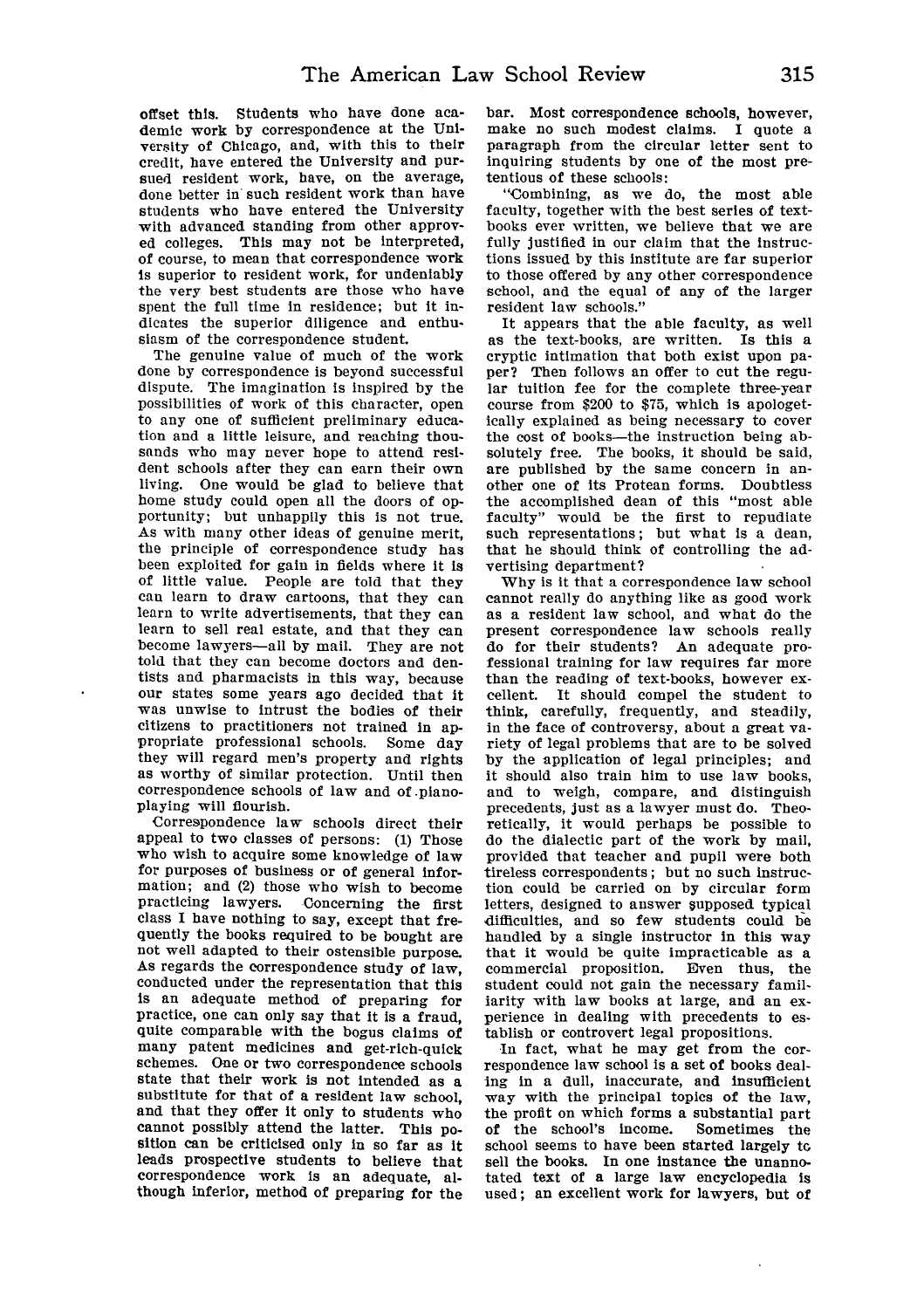little value to students for lack of discussion of principles. Several of the better correspondence schools, however, are not fairly open to criticism in this respect, but use the standard elementary treatises for students still employed in those resident schools that have not adopted the case method of study.

In the next place, the student Is usually given a circular of directions regarding his study, which often contains excellent suggestions. He also receives, at intervals, examination papers, containing questions which he is asked to answer, sometimes without the aid of his books, and sometimes with all the aid he can obtain from them. Almost without exception these questions are valueless as a stimulus to thought. Frequently they follow the language or arrangement of the text In such a manner that It is almost impossible to answer them wrongly. Many of them simply call for conventional definitions, and too few of them deal with matters of any practical legal interest. The student's answers to these questions are returned to him, with a few perfunctory comments, and sometimes some circular matter intended to correct the commoner mistakes. Mistakes of an unusual character are often overlooked by this mechanical treatment. I have seen some examination answers returned by one of the better correspondence law schools, in which the most naive and startling statements had passed unchallenged, apparently because the overworked reader had not been looking for such extraordinary blunders. When the examination papers are marked, it is rare that the grade is not sufficiently encouraging, so that the student will continue to pay his installments. Sometimes copies of a few special lectures upon various topics are sent at intervals to be used with the text-books. The quality of these is more frequently rhetorical than legal.

In all this we see the too familiar spectacle of money coined from the hopes and ambitions of the ignorant and Ill-advised. A method of education that within its proper limits has carried new hope to thousands is here prostituted to practically useless ends. I have not spoken of the grossly fraudulent representations regarding the recognition of correspondence work by resident law schools and by bar examiners, which are constantly made by a few correspondence law schools. I am glad to believe that most of them, at least, steer clear of criminal or civil liability; but, from what I have seen of the commercial and educational methods of correspondence law schools, I believe that they belong in the same class with enterprises which advertise mining stocks, rubber plantations, medical cure-alls, and the teaching of aërial navigation by mail.

The Section adopted a resolution to the effect that the Committee on Stand-

ard Rules for Admission to the Bar be continued, and directed to send a copy of its report in full to all members of State Boards of Bar Examiners and to all deans of law schools, with a request for suggestions and criticisms, and also that prior to May **1,** 1910, the Committee submit a copy of its preliminary draft, with the rules, to each member of the American Bar Association and the Chief Justice of each state appellate court, to each member of the State Boards of Bar Examiners, and to the deans of all American law schools, with the request for criticisms and suggestions, and present its final report at the 1910 meeting of the Section, in the light of the replies so received.

The sixteen rules submitted in the report of the Committee on Standard Rules for Admission to the Bar were then discussed, and were either approved, amended, or disapproved.

After some difference of opinion, the first rule was approved as printed in the report. In discussing this rule, JOHN H. WIGMORE, of Illinois, said:

I have had an extremely harsh case of this particular kind come to my notice lately, and I have had occasion to reflect upon It. I think, where there are cities which include from 50,000 to 100,000 Poles, Italians, Germans, and other foreign nationalities, we all realize that there are great abuses under<br>our law. For instance, in every Italian district, do you think that they go to our courts? They have padrones that do their entire law business. There is a king of Little Italy in Chicago, who keeps them all out of the courts. What is the reason? One reason is that, if you do not permit an adult alien to become a member of the bar, you throw those people back for their legal advice up- on shysters, who cannot get admitted, and who take away from them the advice of good men, who may not yet be citizens be- cause of our rules; and while the theory of this is ennobling and particularly American, it seems to me it is nothing but a theory, and that we had better recognize cosmopolitan conditions, and not for the sake of a theory have a rule which would prevent us in the next twenty years from doing a little more justice to our great foreign population.